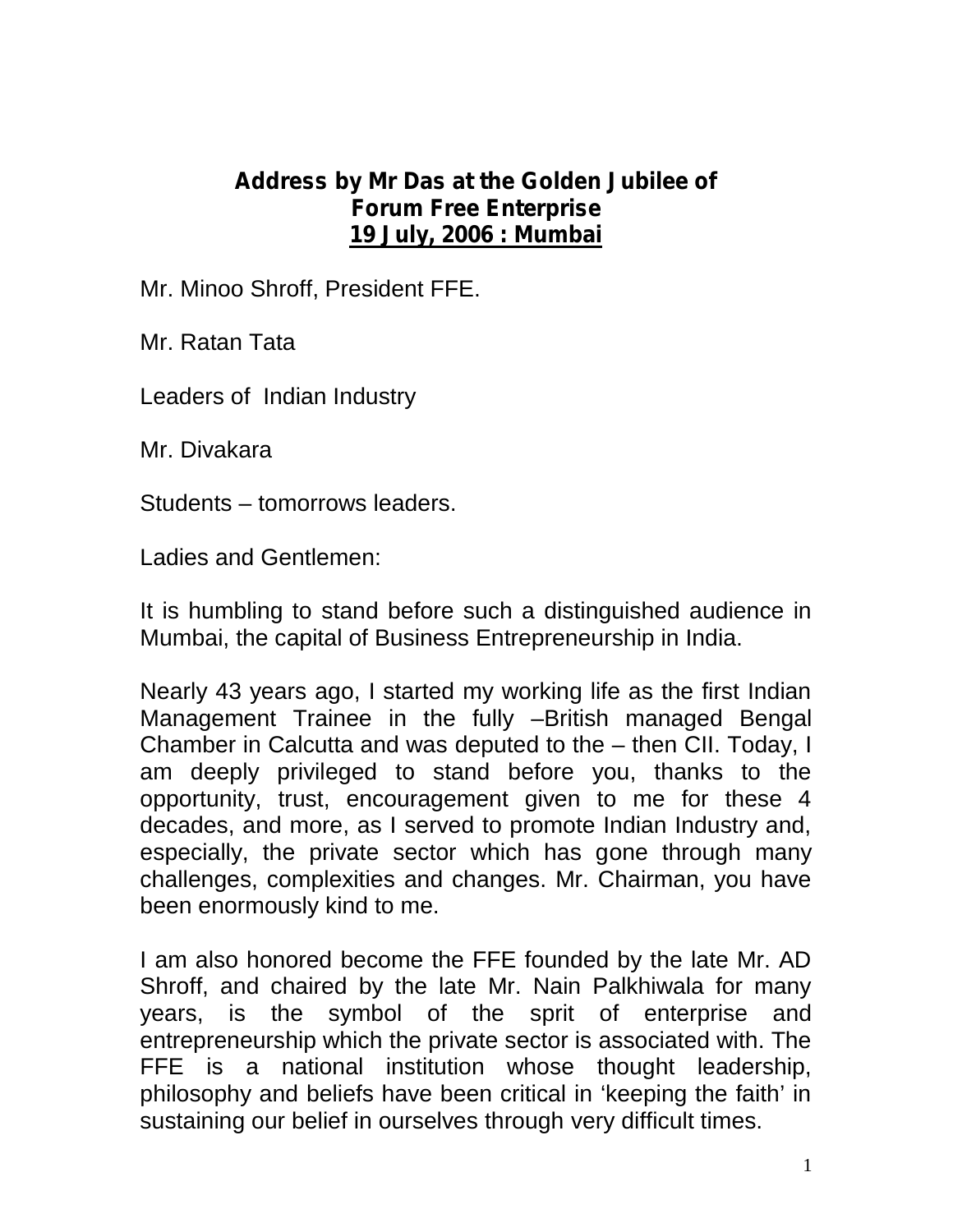I salute the FFE, its founders and its leadership.

Mr. Minoo Shroff, I especially thank you for giving me this unique opportunity to join you on this very special day – your Golden Jubilee - with Mr. Ratan Tata. In fact, Mr. Tata would really be the most ideal Business Leader to speak on the subject you have given to me "Indian Industry Adapting to globalization" because he has led the House of Tatas to do just that.

And, no one has given me more support than Ratan Tata in the conduct of my duties, in the development of CII as an Institution.

In covering today's theme, let me first speak of India as I see it. I shall oversimplify to be brief.

1947 – 91: The Socialism phase. controls, Regulations. Licensing. A difficult time for the private sector. A time when the Forum's flag flew and kept confidence in the future going but the priorities were different. The result was definitely lack of competitiveness, protection, the customer was not king.

1991-2006: 15 years Steady liberalization. Still too many complexities. But, competition becomes a reality. Globalization starts. Private Sector gets space, opportunity and a place in the sun, through ups and downs of growth, stagnation in the late 90s and rest ructurning.

And, as I look ahead, this process will continue and the Private Sector will evolve to occupying the commanding heights of our economy as visualized and desired by the founders of the FFE.

There are several challenges which, to my mind, confront Indian Industry in adapting to globalization.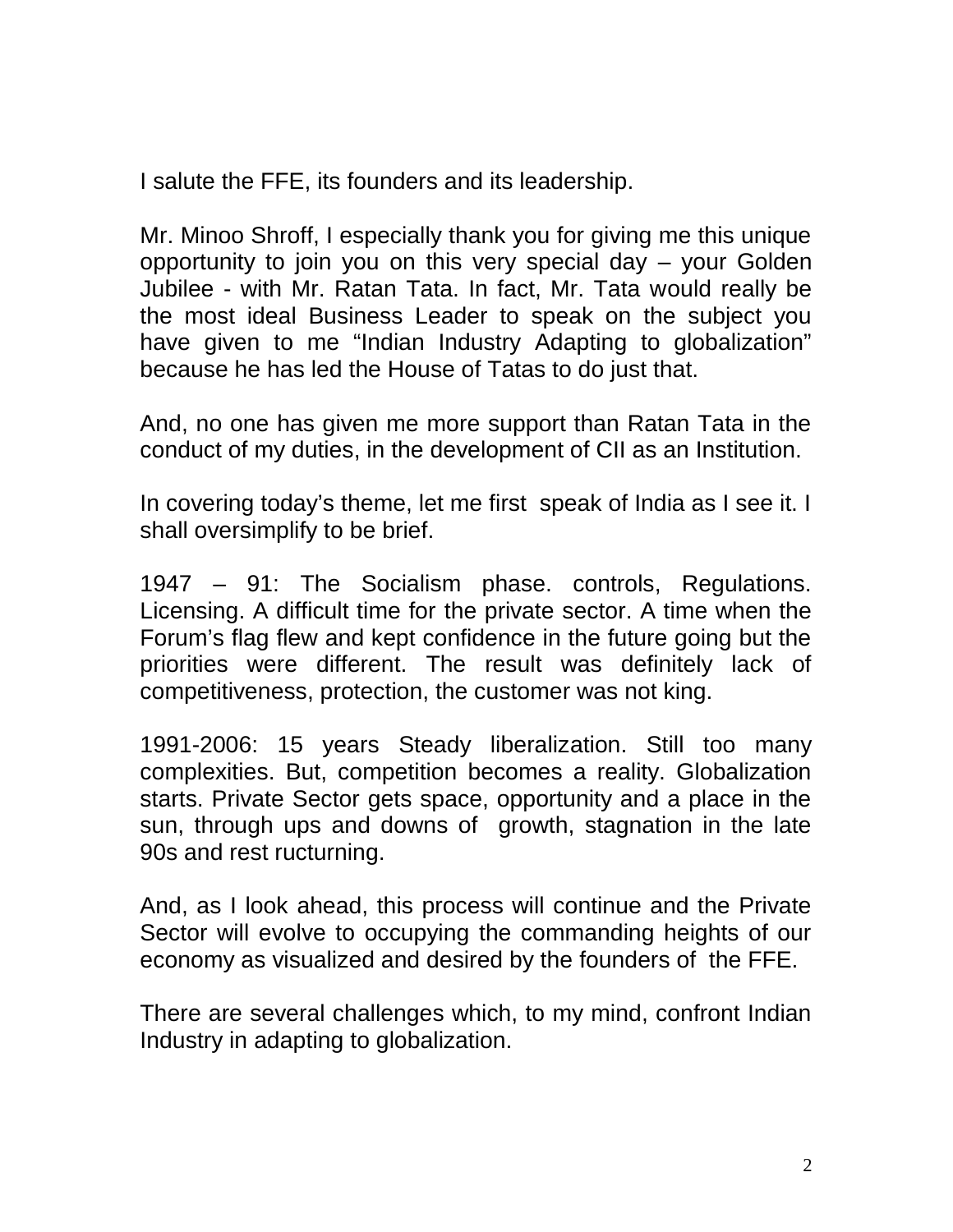The most fundamental issue is to be competitive. To be efficient, productive, manage costs, maintain high quality, serve the customer, conserve the resources, avoid waste. This is BASIC.

A far cry from 1986 when we started the TQM movement and companies told me not to waste their time. In this audience I don't need to elaborate on the agenda for action to be Competitive, inspite of environmental constraints THIS IS A MUST.

The Next area is Technology. This has become a scarce commodity. And, very highly priced. So, The need to allocate significant resources  $-$  people, funds, etc  $-$  to develop Technology is crucial. Joint Ventures are complicated. There is the issue of control. The company which has the Technology, has control. And, we have seen may JVs not lasting. So, Technology development is very special, very important, very critical. In the globalized world, Technology plays a huge role for companies. And, with that innovation. Creativity, Thinking and Working out of the box for Technology development.

Pre91 by and large, Research and Development and Technology were neglected areas. Very slowly this is being put right including the national R&D labs.

A third Issue is that just working and focusing on India and the home market has become risky and unwise. Its more than just about Exports. Its operating abroad. Getting into M&As. Strategic investment Dealing with different cultures, Govts, Regulators, Law, Standards, customers. This is inevitable, unavoidable.

Many companies understand this but many more need to. Footprints in different markets are essential. Dependence on India's home market, alone, which is now open to the world, can be very- very risky.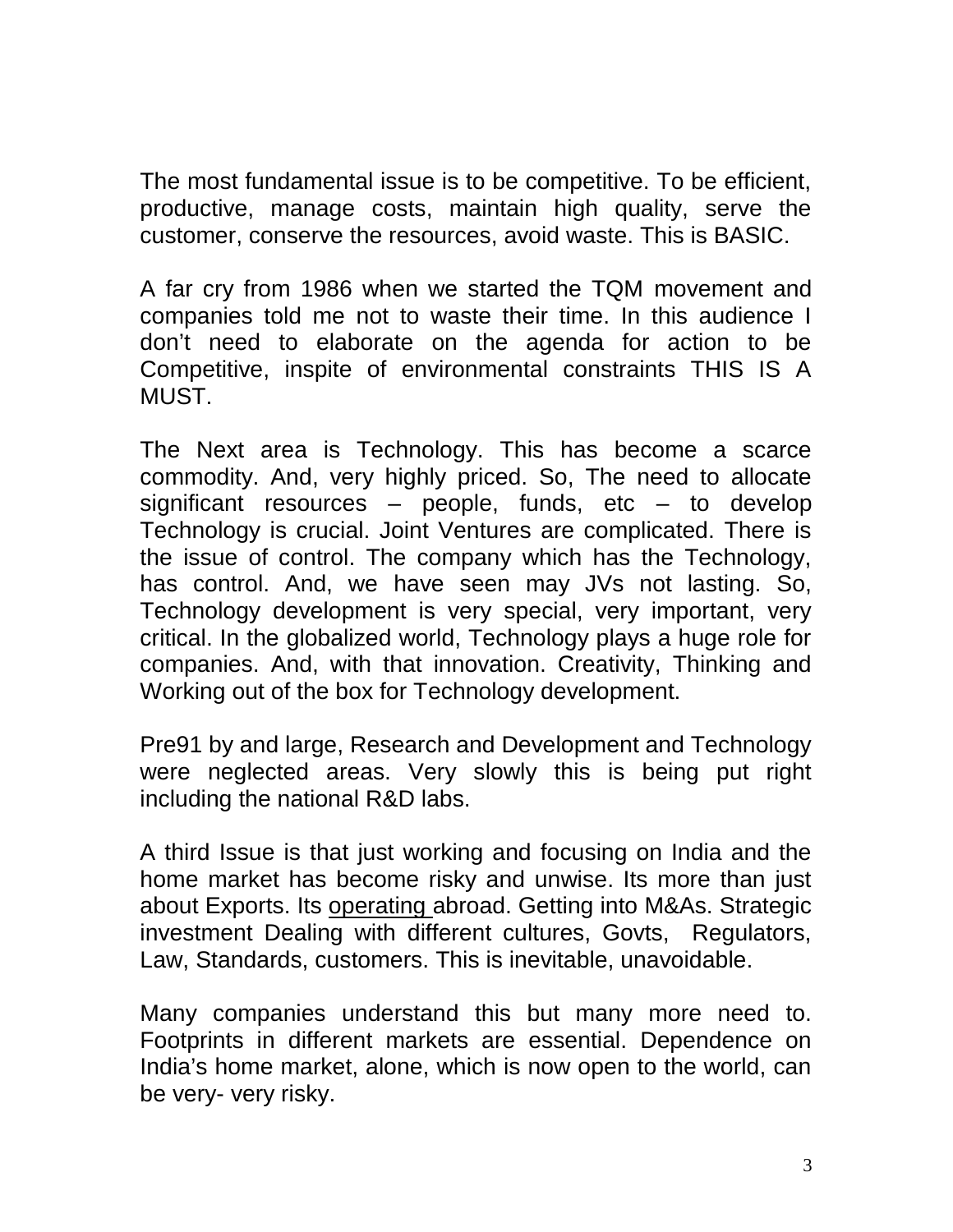Another dimension which we have to cope with is CHANGE. Change in business conditions. Upturns. Downturns. Change in customers. Demands. Supplies. Politics. Change which calls for flexibility. Change to have new, different models of working.

Change is a constant factor of business life and , as we all know, being human, we are naturally resistant to change. We are creatures of habit. Our bed, our morning tea, our newspapers, etc etc. Constant change is a huge challenge and a reality of global bringing with it stress and stretch and tension.

I have heard some people weakly cry for the old days of continuity. Just dealing with Govts.

Today, the externalities are so many and so complex. Customers. Shareholders. Stock markets. Regulators. Govts. And, factors over which the industry has no control – what happens abroad but impact as – eg. Oil prices, Interest rates etc. globalization has brought all of this not just to industry is doorstep but, actually, into the office, home and boardroom. A constant partner and presence. A constant challenge. Globalization has brought another need which much of industry has responded to with a positive mindset. But, many are yet to come on board – Corporate governance. Tarnsparency. Strong independent Boards. Disclosure of Information. Dealing with the capital market Regulators in India or London or Singapore or New York or elsewhere.

A massive change from where we were to where we are and where we are going. The continuous flow of pressure on Industry to adhere to newer and newer norms and standards, made more complex with every corporate scandal.

Public limited companies are really on a one-way street. here when one looks at other directions which Indian corporates must adopt, one is the question of stamina. They are not in a 100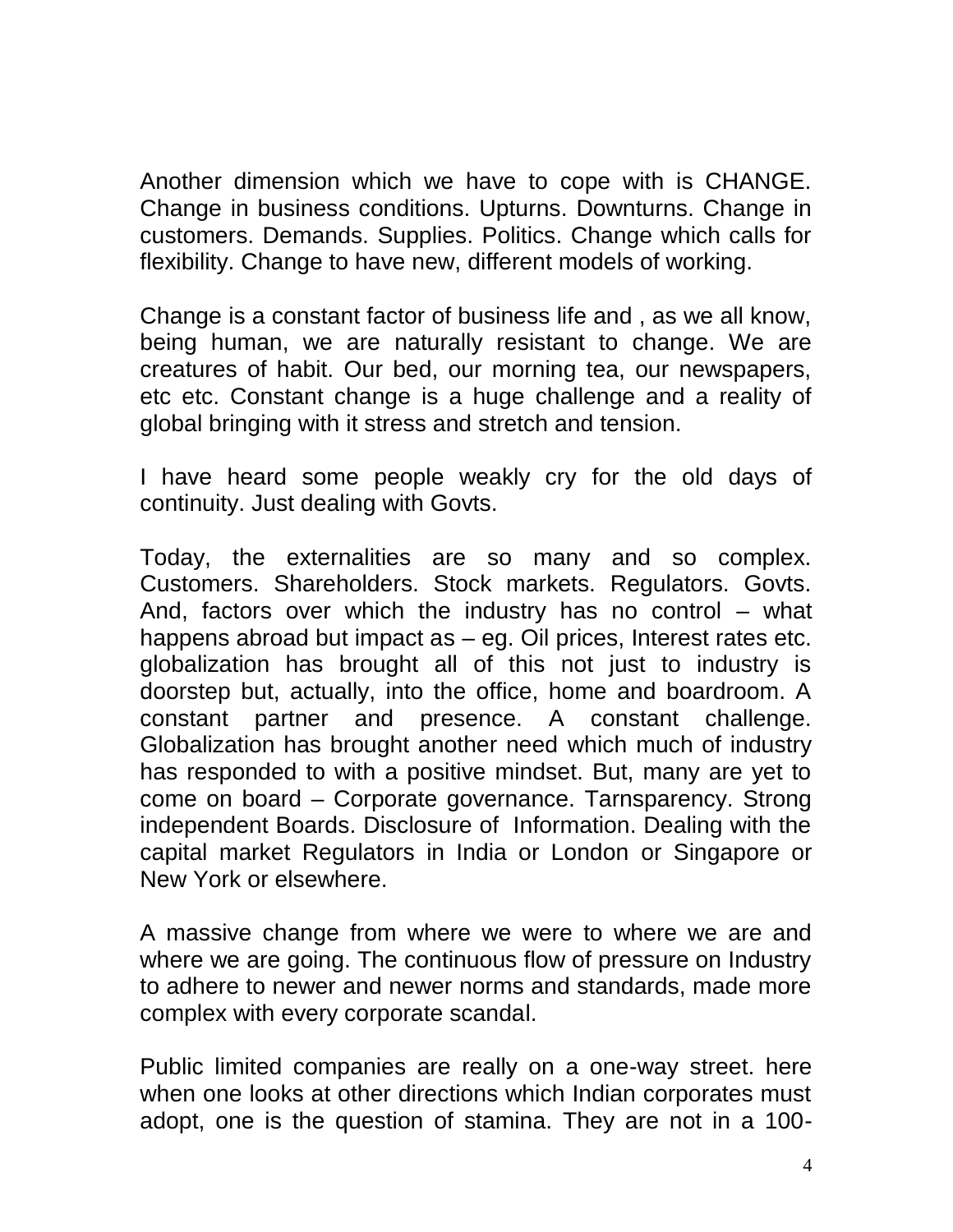meter race. They are running a mix of a tough steeplechase and a marathon It's a long haul. No place for arrogance or complacency. Much need for patience and sustained effort. Physical and Mental fitness. All key factors in the Globalised world. These were not issues of priority pre 1991. These are real issues today. So, there are multiple factors to adapt to. Multiple things to do which includes CSR because even Community, Disaster Management, health, HIV/AIDS, Education, Affirmative Action, Skills Training, etc can't now be left only to Govts. Industry has to play an increasing role. And, is doing more efficient than govts, there is faith that whatever industry does is real. The benefits are visible.

For me, everything  $-$  all of this  $-$  is achievable, given one factor. The people. The Human Resources in a company, in a group. They are the key to all else their motivation. And, we have wonderful people but they need to be prepared  $-$  trained  $-$  to manage global. And, remember, the Employees can no longer be only Indians. Global Indian companies have MNC Employees – from different countries, different cultures.

My Executive assistant today, by the way, is an expatriate who wanted to work in India!

But, people here are so bright that given space, opportunity, training and trust, the achievement level is very – very high. And great resources for India our no. 1 asset – are the several hundred million young people below 30 years whose talent is extraordinary. I find my three children are way superior in every respect. So, special attention must be given to HR. Everything else follows.

Tatas are a role model of Indian Industry adapting to globalization. Everything I have spoken of, they have done. They are doing work in progress. And , most important, retaining their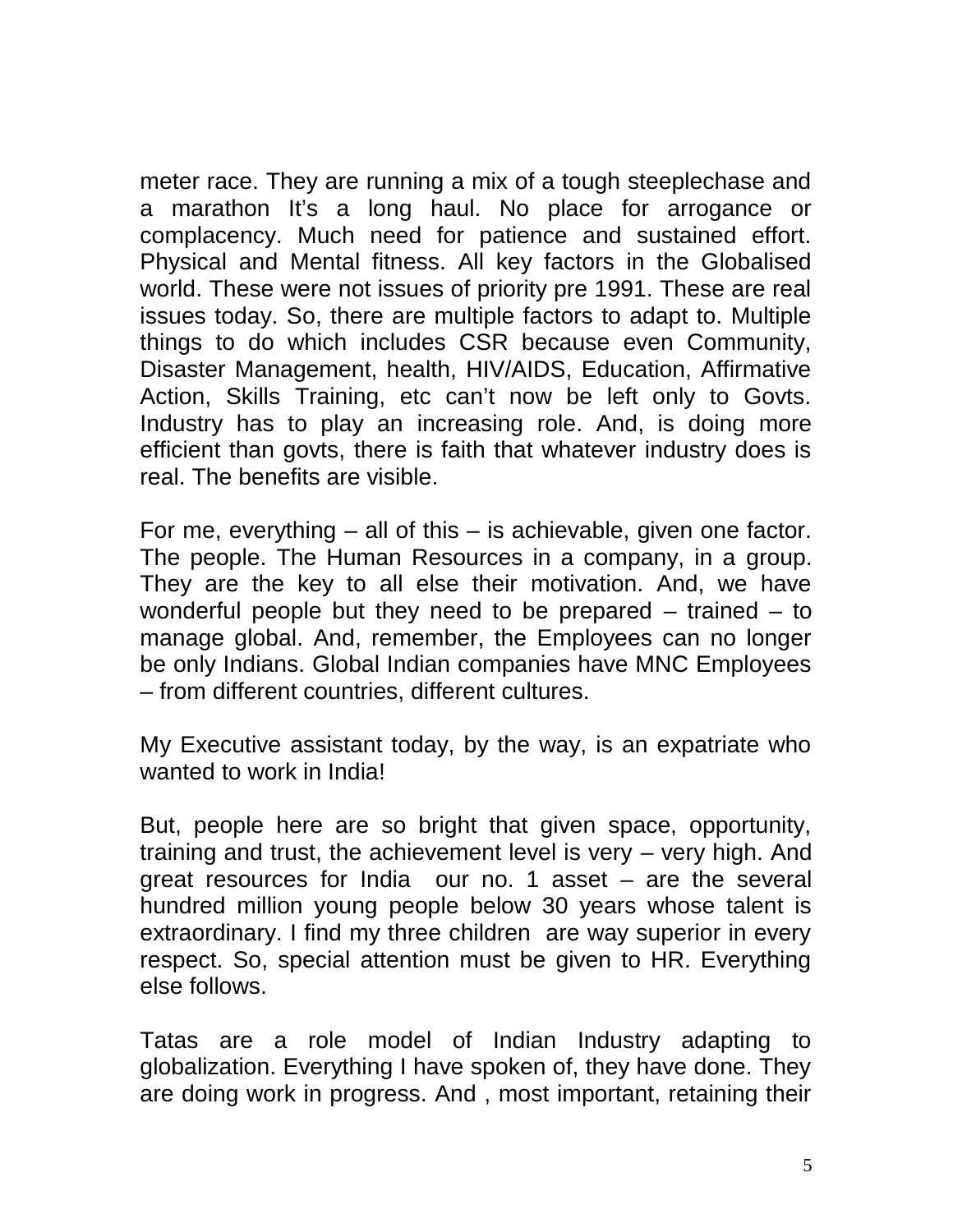values. Therefore, credible, respected. You can buy The world, but you can't buy respect. Tatas have Respect.

And, they, and others in Indian Industry have had Dreams and Aspirations for growth combined with Enterprises which are slowly being realized.

To lead to be successful and also to contribute to society. To be the best in the world.

There are many others in Indian Industry who are yet to get on this bandwagon of adapting to globalization, or trying to be global companies, with values. But, the successful corporates in terms of competitiveness, managing globalization and, doing so as values – based organizations, become benchmarks. There is pressure on others.

Of course, there is also another kind of pressure. The negative pressure of trying to hurt and bring down the role models, the pioneers, the pathfinders. They live with that danger, everyday. But, I believe they will overcome such dangers though, sometimes, the dark clouds look very overwhelming, oppressive.

They also have to cope with the pressures of corruption and politicization, diverting attention from the real business to dealing with vested interests. This is the sad fact of life. But, today, the private sector is not overwhelmed by these issues. They have courage, they have fortitude. They have strength. They have vision. And, a new miracle is happening in Indian Industry.

We are not only emerging as the global resources for services, going beyond IT.

We are also becoming a manufacturing hub of the world.